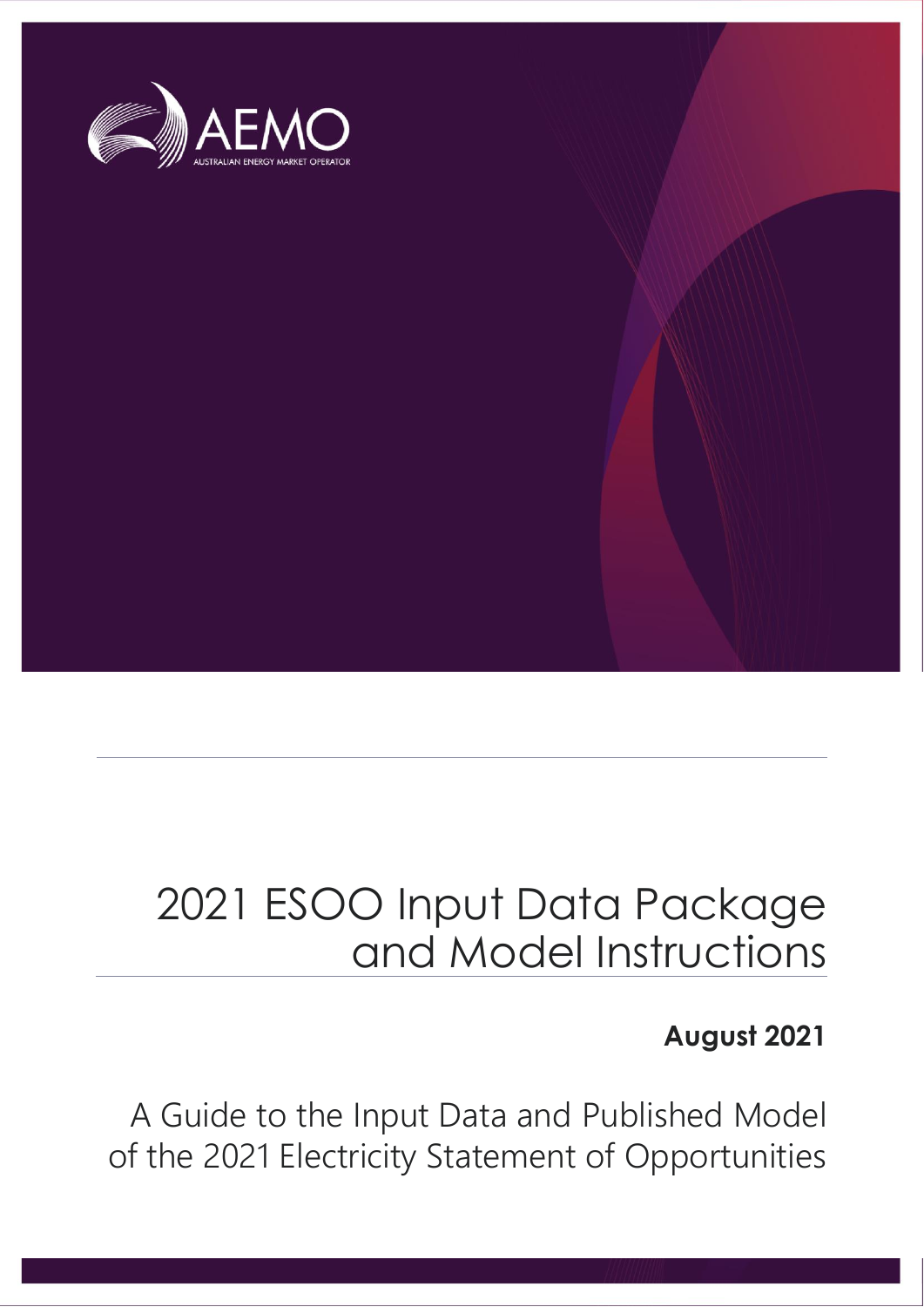# **Important notice**

### **PURPOSE**

AEMO publishes the National Electricity Market Electricity Statement of Opportunities (ESOO) under clause 3.13.3A of the National Electricity Rules (NER). AEMO has prepared this document to assist stakeholders in interpreting and using the input data produced for the purpose of modelling the National Electricity Market (NEM) using the assumptions and approach applied in the 2021 Electricity Statement of Opportunities (ESOO).

### **DISCLAIMER**

This document might also contain information which is provided for explanatory purposes. That information does not constitute legal or business advice, and should not be relied on as a substitute for obtaining detailed advice about the Law, the Rules, or any other applicable laws, procedures or policies. AEMO has made reasonable efforts to ensure the quality of the information but cannot guarantee its accuracy or completeness.

Accordingly, to the maximum extent permitted by law, AEMO and its officers, employees and consultants involved in the preparation of this document:

- make no representation or warranty, express or implied, as to the currency, accuracy, reliability or completeness of the information in this document; and
- are not liable (whether by reason of negligence or otherwise) for any statements or representations in this document, or any omissions from it, or for any use or reliance on the information in it.

#### **VERSION CONTROL**

| Version | Release date | Changes               |
|---------|--------------|-----------------------|
| #1      | 31/08/2021   | Release for 2021 ESOO |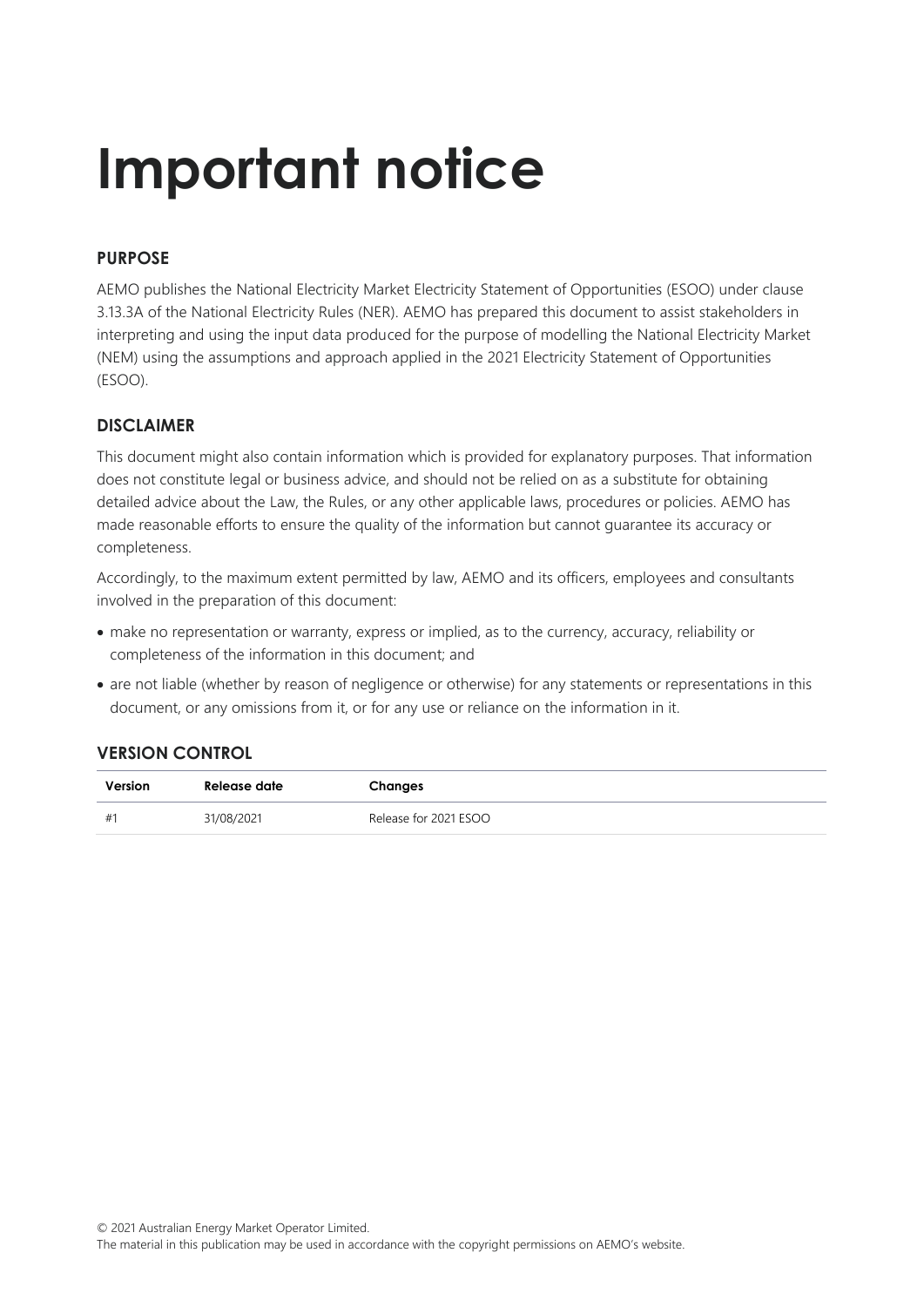### **1. Configuring the 2021 NEM ESOO Model**

This chapter contains the steps needed to set up the 2021 ESOO PLEXOS market model, including configuration of the input data package used in the simulation model. The step by step guide is documented below.

1. Download the zip files from AEMO's 2021 Electricity Statement of Opportunities webpage. The list of zip files is summarised in [Table 1.](#page-2-0)

| <b>No</b>               | <b>File</b>                              | <b>Description</b>                                                                                                              | Where to put the<br>files                      |
|-------------------------|------------------------------------------|---------------------------------------------------------------------------------------------------------------------------------|------------------------------------------------|
| 1                       | 2021 ESOO Model.zip                      | Contains model files, folder structure,<br>and associated parameter files.                                                      | Place in the root<br>folder                    |
| $\overline{2}$          | 2021 Solar A-L.zip<br>2021 Solar M-Z.zip | Contains half-hourly generation traces<br>for solar.                                                                            | Place into the<br>'\Traces\Solar'<br>folder    |
| $\overline{\mathbf{3}}$ | 2021 Wind A-L.zip<br>2021 Wind M-Z.zip   | Contains half-hourly generation traces<br>for wind.                                                                             | Place into the<br>'\Traces\Wind'<br>folder     |
| $\overline{\mathbf{4}}$ | 2021 Rating.zip                          | Contains half-hourly line ratings for<br>transmission lines.                                                                    | Place into the<br>'\Traces\Ratings'<br>folder  |
| 5                       | 2021 PV_TOT.zip                          | Contains half-hourly regional<br>generation traces for embedded PV,<br>including rooftop PV and PVNSG.                          | Place into the<br>'\Traces\Demand'<br>folder   |
| $\boldsymbol{6}$        | 2021 OPSO_PVLITE.zip                     | Contains half-hourly regional demand<br>traces for operational demand<br>(demand before the impact of rooftop<br>PV and PVNSG). | Place into the<br>'\Traces\Demand'<br>folder   |
| $\overline{7}$          | 2021 OPSO.zip                            | Contains half-hourly regional demand<br>traces for operational demand<br>(demand after the impact of rooftop<br>PV and PVNSG).  | Place into the<br>'\Traces\Demand'<br>folder   |
| 8                       | 2021 Line FOR                            | Contains the variable daily Forced<br>Outage Rate traces for transmission<br>lines.                                             | Place into the<br>'\Traces\Line FOR'<br>folder |
| 9                       | 2021 Timeslices                          | Contains the traces that determine the<br>Generators Ratings' seasons and each                                                  | Place into the<br>'\Traces\Timeslices'         |

regions' seasonal hot days.

#### <span id="page-2-0"></span>**Table 1 Zip files from AEMO's 2021 ESOO webpage**

folder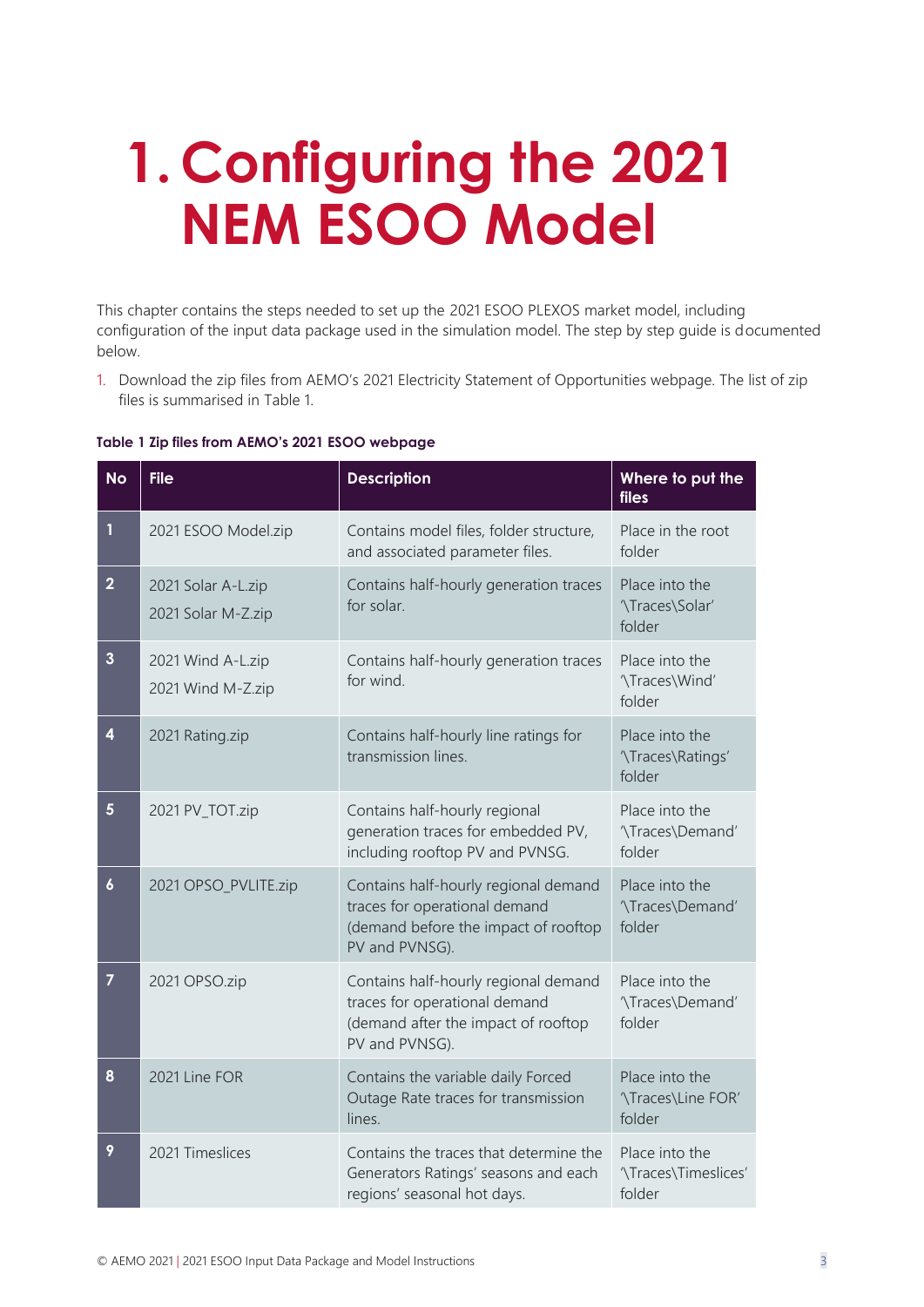2. Unzip the file *2021 ESOO Model.zip.* This will generate the 2021 ESOO Model folder structure. The contents of the 2021 ESOO Model folders are illustrated in [Figure 1.](#page-3-0) This year's ESOO NEM Constraints are already incorporated into the PLEXOS XML Document. No folders or files regarding with the NEM constraints are required this time. This new feature requires the ESOO model to be run in PLEXOS version 8.3 R06 or higher.

#### <span id="page-3-0"></span>**Figure 1 Contents of the 2021 ESOO Model file**

| Name            | Date modified                   | Type | Size       |
|-----------------|---------------------------------|------|------------|
| Traces          | 16/08/2021 2:50 PM File folder  |      |            |
| SimulationShell | 13/08/2021 4:00 PM XML Document |      | 387.694 KB |

- 3. Open the *Traces* folder.
- 4. Extract the other eight zip files into their respective sub-folders as outlined in Table 1.
- 5. Use Plexos 8.300 R06 x64 to open and run the model file '*SimulationShell.xml'* in the root folder.

The 2021 ESOO publishes three scenario forecasts. Only the Central ESOO scenario is available in the *2021 ESOO Model.xml*. The Central ESOO scenario is referred to as 'Net Zero 2050' in the model, as the Central ESOO scenario reflects both the Net Zero 2050 and Steady Progress scenario. More information about the ESOO scenarios is available in the 2021 ESOO and 2021 IASR<sup>1</sup>.

The 2021 ESOO includes four different forced outage rates applied at the station level. To protect confidentiality, the published model includes only averaged, technology aggregate rates. A detailed explanation of how these rates are calculated can be found in ESOO and Reliability Forecast Methodology Document<sup>2</sup>. The rates are applied for the following technology aggregates:

- Black Coal New South Wales (until 2027-28)
- Black Coal Queensland (until 2027-28)
- Brown Coal Victoria (until 2027-28)
- All Coal (from 2028-29)
- CCGTs and Gas-Fired Steam Turbines
- OCGTs
- All Hydros
- Small Peaking plants

There are 22 different models, each with a different Reference Year and maximum demand probability of exceedance (POE). Every model is configured with 100 stochastic iterations, resulting in the potential for 2,200 iterations per forecast year, the same number as the published 2021 ESOO.

<sup>1</sup> A[t https://aemo.com.au/Electricity/National-Electricity-Market-NEM/Planning-and-forecasting/Inputs-Assumptions-and-Methodologies.](https://aemo.com.au/Electricity/National-Electricity-Market-NEM/Planning-and-forecasting/Inputs-Assumptions-and-Methodologies)

<sup>&</sup>lt;sup>2</sup> A[t https://aemo.com.au/en/energy-systems/electricity/national-electricity-market-nem/nem-forecasting-and-planning/forecasting-and-reliability/nem](https://aemo.com.au/en/energy-systems/electricity/national-electricity-market-nem/nem-forecasting-and-planning/forecasting-and-reliability/nem-electricity-statement-of-opportunities-esoo)[electricity-statement-of-opportunities-esoo](https://aemo.com.au/en/energy-systems/electricity/national-electricity-market-nem/nem-forecasting-and-planning/forecasting-and-reliability/nem-electricity-statement-of-opportunities-esoo)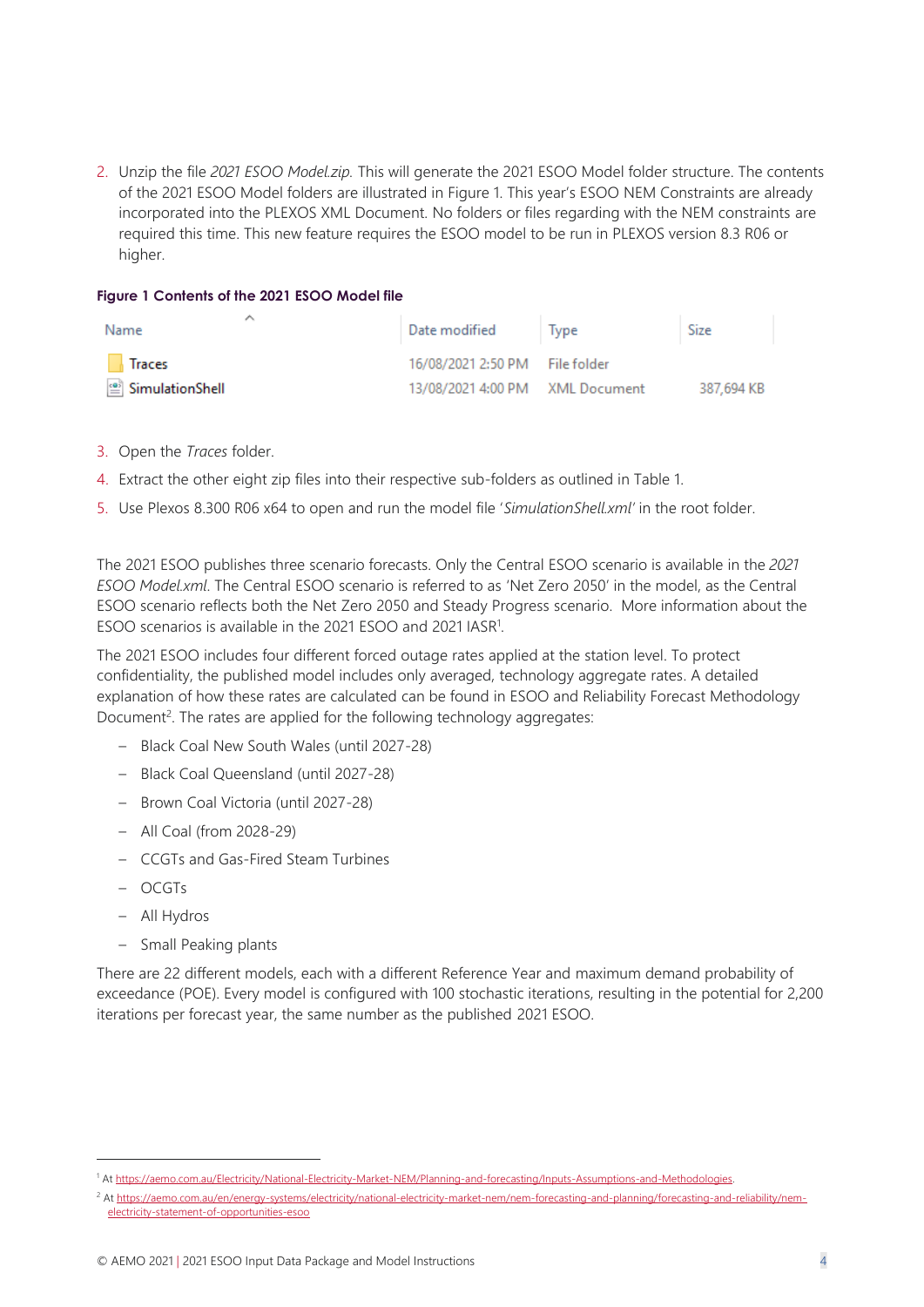

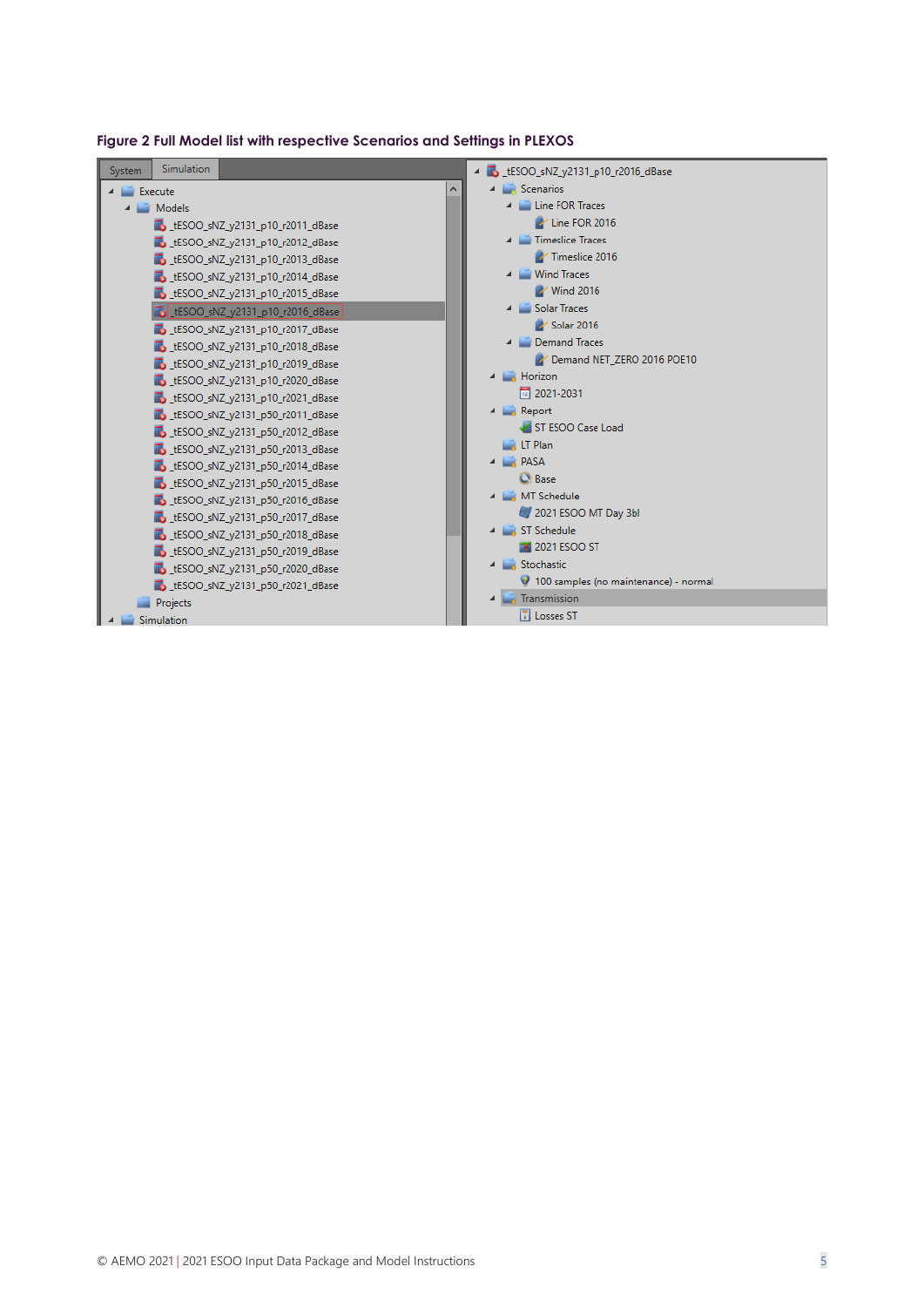### **2. 2021 NEM ESOO Model Naming Convention**

A set of naming conventions is developed in the 2021 ESOO to shorten the model names in order to comply with the maximum number of characters allowed in naming models in PLEXOS. [Table 2](#page-5-0) describes the model naming convention used in the 2021 NEM ESOO. The job sets populated in this model reflect this naming convention.

For example, the job set "\_tESOO\_sNZ\_y2131\_p10\_r2018\_dBase" represents the following assumptions:

- Central (called Net Zero in the model) demand scenario.
- A model horizon between 01 July 2021 and 30 June 2031.
- The POE10 peak demand forecast
- The 2017-18 reference year.
- Base refers to this being the Central ESOO scenario that assumes only existing and committed projects.

| <b>Descriptor</b>                   | <b>Prefix</b>            | <b>Options</b> | <b>Description</b>                                                                    |
|-------------------------------------|--------------------------|----------------|---------------------------------------------------------------------------------------|
| Project                             | $_t$                     | <b>ESOO</b>    | <b>2021 NEM ESOO</b>                                                                  |
| <b>Scenario</b>                     | $\overline{\phantom{0}}$ | NZ             | $NZ = Net Zero 2050$<br>(ESOO Central Scenario)                                       |
| <b>Financial Year</b>               | $\overline{y}$           | 2131           | Financial year range<br>modelled.<br>E.g.: 2021-22 to 2030-31                         |
| <b>Probability of</b><br>exceedance | $-p$                     | 10, 50         | POE demand trace used                                                                 |
| <b>Reference Year</b>               | $\mathsf{r}$             | 2011 to 2021   | Historical Reference Year<br>traces used in the<br>model.<br>E.g.: 2010-11 or 2020-21 |
| <b>Sensitivity</b>                  | $-d$                     | Base           | Base = Core ESOO<br>assumptions                                                       |

#### <span id="page-5-0"></span>**Table 2 ESOO 2021 naming convention**